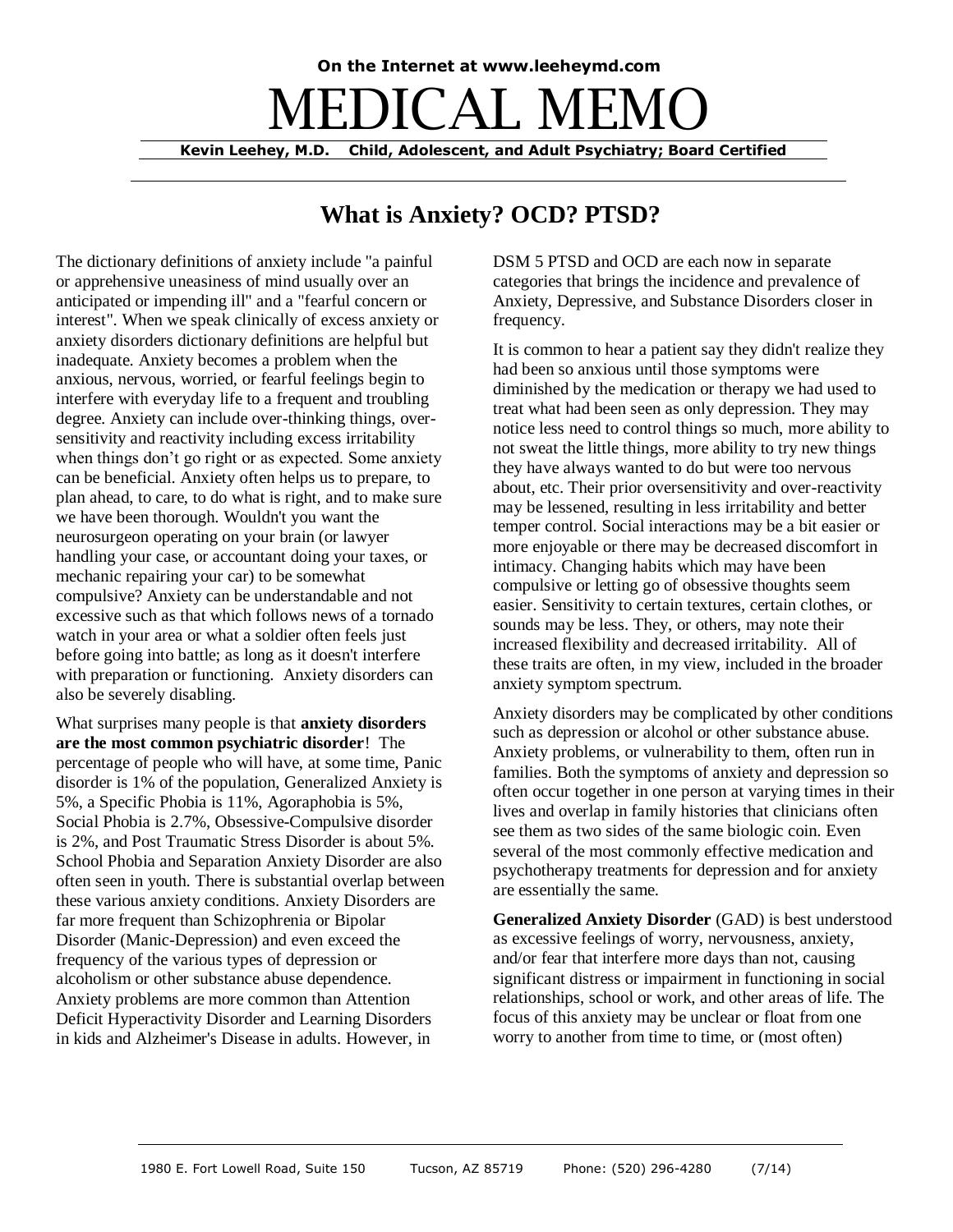involve several areas of life along with a general uneasiness. This general anxiety may also include panic symptoms or unreasonable fears about important life tasks such as school or relationships. GAD frequently responds to serotonin increasing medications such as the SRI's Prozac (fluoxetine), Zoloft (sertraline), Paxil (paroxetine), Luvox (fluvoxamine), Celexa (citalopram), or Lexapro (escitalopram) or the milder and less powerful buspirone or other options. GAD also is often well treated by psychotherapy using techniques of cognitive behavioral therapy and relaxation training.

**Panic Disorder** consists of recurrent "anxiety attacks" or "hyperventilation" episodes which build up over 5 to 10 minutes and last under an hour but are terrifying, although not inherently dangerous. Panic attacks are often marked by varying numbers of symptoms which may include shortness of breath, skipped heart beats, headache, nausea, tingling or numbness in fingers, toes, or lips, sweating, shaking, dizziness, feeling unreal or not like one's self, fear of dying, etc. It is difficult to overstate the fear or discomfort a panic attack causes. Persons suffering their first panic attack frequently go to emergency rooms or seek quick medical evaluation for what they fear is a dangerous disease or heart attack. Fortunately, many such episodes are actually panic attacks that can usually be treated effectively. Panic recurrence can be lessened or prevented. Benzodiazepines like Ativan (lorazepam), Klonopin (clonazepam), or Xanax (alprazolam) are very effective at interrupting a panic attack at the moment it builds up while SRI's, and several other antidepressants are often very good at preventing them, lessening their intensity, or reducing their frequency. Psychotherapy is aimed at educating about panic disorder, lessening the symptoms, and especially preventing or overcoming the too often associated thinking errors (cognitive distortions) that lead to social avoidance, school refusal, and even agoraphobia (fear of leaving home) that may accompany severe or chronic or untreated panic attacks. Panic attacks may occur as part of other anxiety disorders.

**Phobias** include Social Phobia, Agoraphobia, and Specific Phobias. **Social Phobia** is a marked and persistent fear of one or more social or performance situations in which the person feels overly exposed or likely to be embarrassed in front of other persons. This typically involves public settings such as malls, restaurants, performing, school, test taking, etc. If compelled to carry on the person feels exquisitely uncomfortable (anxious) and may have or fear a panic attack. In **Agoraphobia** this anxiety is broadened to frequently include multiple settings such that the person feels trapped in their home or other such refuge. **Specific Phobias** typically revolve around or are limited to one of the following: a particular animal type such as dogs, bugs, bees; a type of natural environment such as storms, heights, water; seeing an injury, blood, or needles; certain situations such as airplanes, elevators, or enclosed spaces; or "other" such as fear of choking, costumed characters, or acquiring infections. **School Phobia** or Refusal is not really a specific phobia and it is different from truancy or simply fear of being bullied etc. The anxiety is intense, focused on avoiding anxiety about school but in a broad way. It is often accompanied by stomach, bowel, headache or other vague health complaints and a desire to stay home -- not a desire to go out and play or see friends. School phobia may first show itself at preschool, or kindergarten, or first grade as **Separation Anxiety** marked by trouble leaving the parent(s) or other "safe" setting. The child may be anxious about his or her ability to be OK without the parent or even about the parent's ability to be OK without the child. It is not unusual for separation anxiety or school phobia to show up again at around age 10 to 12 or even later such as starting middle school, high school, college, or a new job. Treatment of **School Phobia** can be an emergency due to its possibly disastrous effect on learning and socialization. School Phobia can be very hard on the youth and family as all parties struggle with how to understand and deal with this troubling condition. Treatment typically is based upon doing everything possible to ensure as much school attendance and participation as possible, as quickly as possible. Psychotherapy for the child and the parents is often advised, along with guidance to the school staff. Medication may include an SRI as a cornerstone of the treatment. Since SRI's may take a few weeks to work well, it can be quite helpful to temporarily add a benzodiazepine to help with anxiety caused sleep disruption and or to make it substantially easier for the child to get out the door from home and into school. As with other anxiety disorders, School Phobia may be one component of a broader vulnerability to anxiety.

**Obsessive Compulsive Disorder** (OCD) has seen a huge increase in understanding over the last 15 years! Many of these gains have come about as we began to understand its primarily biologic and usually genetic origin and as the first really effective treatments have become available. These have included, mainly, the SRI's Prozac (fluoxetine), Zoloft (sertraline), Paxil (paroxetine), Luvox (fluvoxamine), Celexa (citalopram), Lexapro (escitalopram), Anafranil (clomipramine), Effexor (venlafaxine), Cymbalta (duloxetine) and the Cognitive Therapies developed from principles of Exposure and Response (Ritual) Prevention. It is important to remember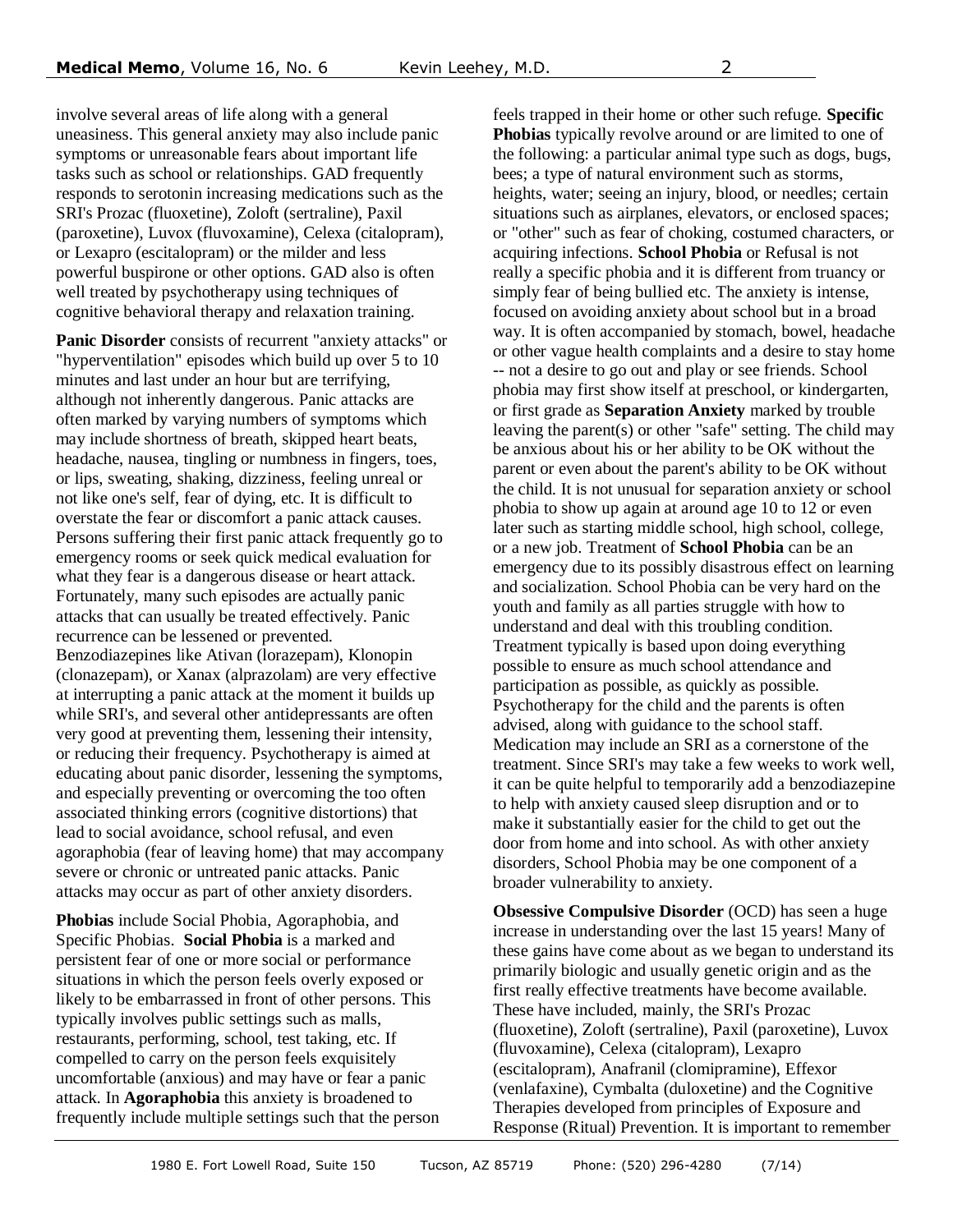that just because something has a primarily biologic basis it still can be effectively treated by certain psychotherapeutic techniques. This fits, for example, with our understanding that purely environmental events such as the death of a loved one can trigger a grief reaction that may become a biologic major depression. **Obsessions** are disturbing or anxiety producing thoughts or images (eg, of illness, violent or sexual events that may or will occur) that are persistent and repetitive which greatly bother the person who experiences them usually as unwanted, distasteful, and foreign. **Compulsions** are repetitive behaviors (eg, hand washing, cleaning, ordering, checking, making symmetrical or balanced or even, etc) or mental acts (eg, counting, praying, repeating things silently, etc) that the person feels driven to do in response to an obsession or according to rules that must be followed rigidly. There is a fair amount of overlap between obsessions and compulsions as well as a considerable range in what individuals experience. There is also at times some overlap between obsessions, compulsions and tics. Tics are semi-involuntary motor (muscle) movements, usually twitch-like, and/or vocal (usually sounds, rarely words) sounds that may occur along with anxiety and/or attention symptoms especially in Tourette's Disorder.

OCD affects about 2% of people and is often associated with other forms of anxiety or depression. It may also be complicated by substance abuse, Attention Deficit Disorder, or tics (see the Medical Memo on Tourette's Syndrome). OCD is caused by faulty processing in the brain, especially the thalamus, basal ganglia, frontal lobe and related connections. OCD is most commonly inherited but may also occur after some brain injuries, tumors, a few strep infections or seizures.

Obsessive Compulsive Disorder can be disabling because of the intensity of the upsetting thoughts or images that can run through the victim's head like a horrifying video and the need to perform odd or illogical rituals that may take minutes to hours, especially when persons become "stuck". Even now, and especially in years past, persons with OCD were certain they were crazy and would be locked up because of their thoughts and rituals if they ever revealed them. OCD often begins as early as childhood. Many people have features of OCD as part of their anxiety or depression symptoms. Certain other patterns may be seen as part of the OCD spectrum of conditions. These may include compulsive patterns of gambling, shopping, sexual behaviors, jealousy, hoarding, eating disorders, some substance abuse, self mutilation, some stealing, and persistent distorted views of one's own body appearance known as

**Body Dysmorphic Disorder**. OCD, due to its potentially huge personal, social, and occupational costs, can often be complicated by depression or substance abuse that also may need direct treatment. The risk of suicide can be elevated in this situation especially when panic attacks also occur.

OCD, as is true of almost all psychiatric conditions, can be traced back hundreds or thousands of years. We can also guess at certain evolutionary advantages traits of OCD may have given. Reportedly, in the middle ages the Church recognized that some people were too saintly (too much self denial and asceticism, felt too much responsibility for things beyond their doing, felt too guilty about everything, were way too conscientious) to the point of being psychologically unhealthy. This was labeled "Scrupulosity" and is the extreme opposite of unscrupulous. This was, and is, a form of OCD.

**Post Traumatic Stress Disorder (PTSD)** first became understood as clinicians treated war veterans, especially after the Vietnam War. "Shell - shocked" veterans from earlier wars are now understood to have had PTSD or **Acute Stress Disorder** (ASD) which is a closely related condition that starts quickly and typically resolves more quickly (less than a month) or evolves into PTSD. Now, we understand that traumas such as being kidnapped, assaulted, abused, molested, being victim of a natural or other disaster, or witnessing a sudden traumatic death or severe injury and similar occurrences may trigger PTSD. We also know that different people may respond in different ways depending on various factors in the situation and the person's own vulnerabilties.

For the diagnosis of PTSD the person must have been exposed to actual or threatened death, serious injury or sexual violence directly to him or herself; or witnessed the dangerous trauma in person as it happened to others; or learned that the violent or accidental trauma occurred to a close family member or close friend; or experienced repeated or extreme exposure to the details such as by being a first responder.

The symptoms described below must continue for over a month. It is called Acute PTSD if symptoms last less than 3 months and is Chronic PTSD if they last over 3 months. Usually symptoms start within days to weeks after the incident(s) but may start as much as 6 months later and are then called delayed onset.

**In PTSD, as updated in DSM 5, there are 4 basic symptom clusters**. **1)** intrusive re-experiencing the traumatic event in varying ways. This may include recurrent and distressing memories of the event and/or nightmares, flashbacks, and intense emotional distress, or